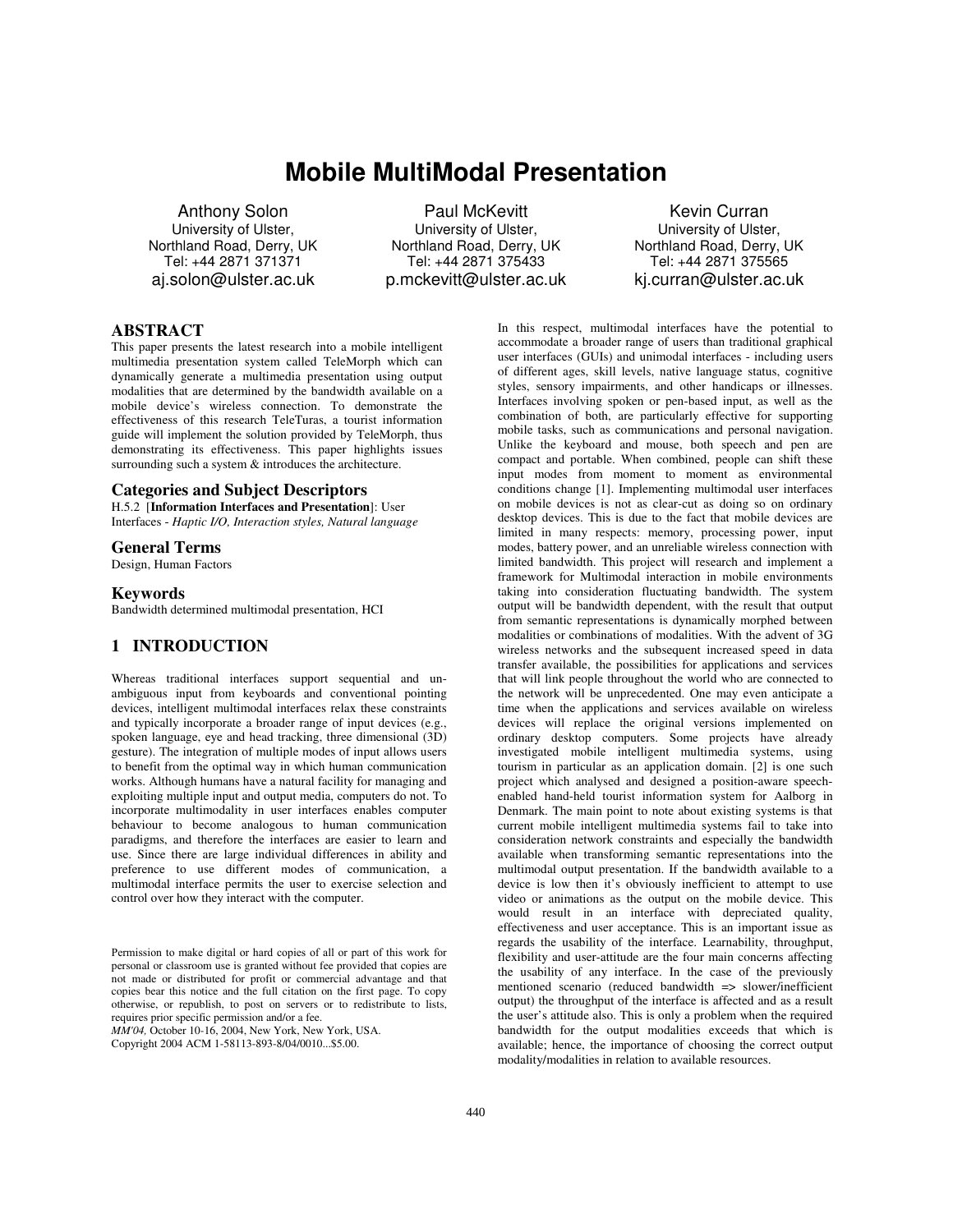### **2 TELEMORPH**

The aim of the TeleMorph project is to create a system that dynamically morphs between output modalities depending on available network bandwidth. The aims are to:

- Determine a wireless system's output presentation (unimodal/multimodal) depending on network bandwidth available to device connected to system.
- Implement TeleTuras, a tourist information guide for the city of Derry and integrate the solution provided by TeleMorph, thus demonstrating its effectiveness.

The aims entail the following objectives which include receiving and interpreting questions from the user; Mapping questions to multimodal semantic representation; Matching multimodal representation to database to retrieve answer; Mapping answers to multimodal semantic representation; Querying bandwidth status and generating multimodal presentation based on bandwidth data. The domain chosen as a testbed for TeleMorph is *e*Tourism. It will incorporate route planning, maps, points of interest, spoken presentations, graphics of important objects in the area and animations. The main focus will be on the output modalities used to communicate this information and also the effectiveness of this communication. TeleTuras will be capable of taking input queries in a variety of modalities whether they are combined or used individually. Queries can also be directly related to the user's position and movement direction enabling questions/commands such as:

- "Where is the Leisure Center?"
- "Take me to the Council Offices"
- "What buildings are of interest in this area?"

J2ME (Java 2 Micro Edition) is an ideal programming language for developing TeleMorph, as it is the target platform for the Java Speech API (JSAPI) [3]. The JSAPI enables the inclusion of speech technology in user interfaces for Java applets and applications. The Java Speech API Markup Language [4] and the Java Speech API Grammar Format [4] are companion specifications to the JSAPI. JSML (currently in beta) defines a standard text format for marking up text for input to a speech synthesiser. JSGF version 1.0 defines a standard text format for providing a grammar to a speech recogniser. JSAPI does not provide any speech functionality itself, but through a set of APIs and event interfaces, access to speech functionality provided by supporting speech vendors is accessible to the application. As it is inevitable that a majority of tourists will be foreigners it is necessary that TeleTuras can process multilingual speech recognition and synthesis. To support this an IBM implementation of JSAPI "speech for Java" will be utilised. It supports US&UK English, French, German, Italian, Spanish, and Japanese. To incorporate the navigation aspect of the proposed system a global positioning system connection is incorporated. The User Interface (UI) defined in J2ME is logically composed of two sets of APIs, High-level UI API which emphasises portability across different devices and the Low-level UI API which emphasises flexibility and control. TeleMorph will use a dynamic combination of these in order to provide the best solution possible. An overview of the architecture to date is shown in Figure 1. Media Design takes the output information and morphs it into relevant modality/modalities depending on the

information it receives from the Server Intelligent Agent regarding available bandwidth. Media Analysis receives input from the Client device and analyses it to distinguish the modality types that the user utilised in their input. The Domain Model, Discourse Model, User Model, GPS and WWW are additional sources of information for the Multimodal Interaction Manager that assist it in producing an appropriate and correct output presentation.



**Figure 1: TeleMorph Architecture** 

The Server Intelligent Agent is responsible for monitoring bandwidth, sending streaming media which is morphed to the appropriate modalities and receiving input from client device & mapping to multimodal interaction manager. The Client Intelligent Agent is in charge of monitoring device constraints e.g. memory, sending multimodal information on input to the server and receiving streamed multimedia.

#### **2.1 Client output**

Output on thin client devices connected to TeleMorph will primarily utilise a SMIL media player which will present video, graphics, text and speech to the end user of the system. The J2ME Text-To-Speech (TTS) engine processes speech output to the user. An autonomous agent will be integrated into the TeleMorph client for output as they serve as an invaluable interface agent to the user as they incorporate modalities that are the natural modalities of face-to-face communication among humans. A SMIL media player will output audio on the client device. This audio will consist of audio files that are streamed to the client when the necessary bandwidth is available. However, when sufficient bandwidth is unavailable audio files will be replaced by ordinary text which will be processed by a TTS engine on the client producing synthetic speech output.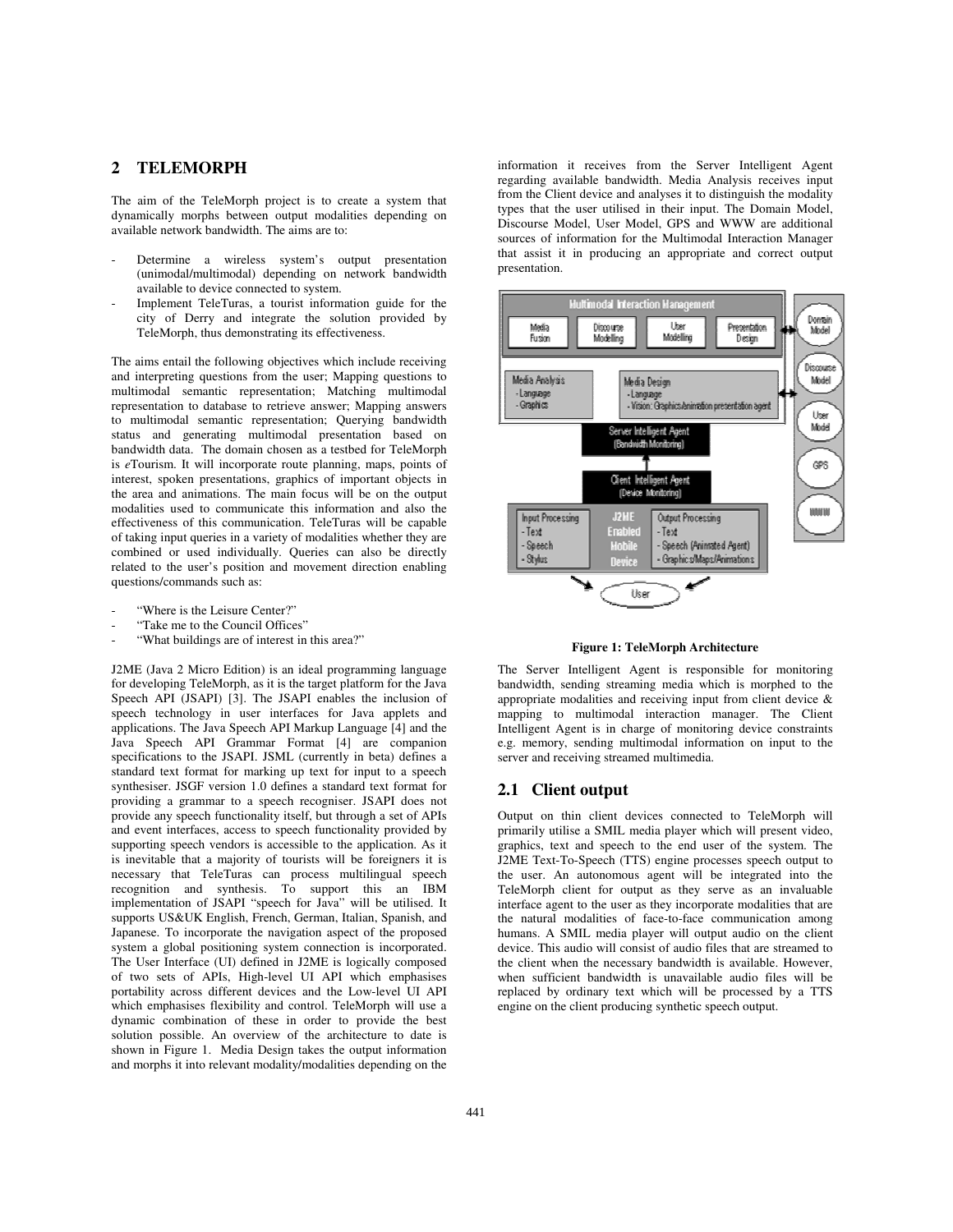#### **2.2 Autonomous agents**

An autonomous agent will serve as an interface agent to the user as they incorporate modalities that are the natural modalities of face-to-face communication among humans. It will assist in communicating information on a navigation aid for tourists about sites, points of interest, and route planning. Microsoft Agent<sup>1</sup> provides a set of programmable software services that supports the presentation of interactive animated characters. It enables developers to incorporate conversational interfaces, which leverage natural aspects of human social communication. In addition to mouse and keyboard input, Microsoft Agent includes support for speech recognition so applications can respond to voice commands. Characters can respond using synthesised speech, recorded audio, or text. One advantage of agent characters is they provide higher-levels of a character's movements often found in the performance arts, like blink, look up, look down, and walk. BEAT, another animator's tool which was incorporated in REA, allows animators to input typed text that they wish to be spoken by an animated figure.

## **2.3 Client input**

The TeleMorph client will allow for speech recognition, text and haptic deixis (touch screen) input. A speech recognition engine will be reused to process speech input from the user. Text and haptic input will be processed by the J2ME graphics API. Speech recognition in TeleMorph resides in *Capture Input* as illustrated in figure 2. The Java Speech API Mark-up Language<sup>2</sup> defines a standard text format for marking up text for input to a speech synthesiser. As mentioned before JSAPI does not provide any speech functionality itself, but through a set of APIs and event interfaces, access to speech functionality (provided by supporting speech vendors) is accessible to the application.



**Figure 2: Modules within TeleMorph** 

For this purpose IBM's implementation of JSAPI "speech for Java" is adopted for providing multilingual speech recognition functionality. This implementation of the JSAPI is based on ViaVoice, which will be positioned remotely in the *Interaction Manager* module on the server. The relationship between the JSAPI speech recogniser (in the *Capture Input* module on the

 $\overline{a}$ 

client and ViaVoice (in the *Interaction Manager* on the server is necessary as speech recognition is computationally too heavy to be processed on a thin client. After the ViaVoice speech recogniser has processed speech which is input to the client device, it will also need to be analysed by an *NLP* module to assess its semantic content. A reusable tool to do this is yet to be decided upon to complete this task. Possible solutions for this include adding an additional NLP component to ViaVoice; or perhaps reusing other natural understanding tools such as PC-PATR [5] which is a natural language parser based on contextfree phrase structure grammar and unifications on the feature structures associated with the constituents of the phrase structure rules.

# **2.4 Graphics**

The User Interface (UI) defined in J2ME is logically composed of two sets of APIs, High-level UI API which emphasises portability across different devices and the Low-level UI API which emphasises flexibility and control. The portability in the high-level API is achieved by employing a high level of abstraction. The actual drawing and processing user interactions are performed by implementations. Applications that use the high-level API have little control over the visual appearance of components, and can only access high-level UI events. On the other hand, using the low-level API, an application has full control of appearance, and can directly access input devices and handle primitive events generated by user interaction. However the low-level API may be device-dependent, so applications developed using it will not be portable to other devices with a varying screen size. TeleMorph uses a combination of these to provide the best solution possible. Using these graphics APIs, TeleMorph implements a *Capture Input* module which accepts text from the user. Also using these APIs, haptic input is processed by the *Capture Input* module to keep track of the user's input via a touch screen, if one is present on the device. User preferences in relation to modalities and cost incurred are managed by the *Capture Input* module in the form of standard check boxes and text boxes available in the J2ME high level graphics API.

## **2.5 Networking**

Networking takes place using sockets in the *J2ME Networking API* module as shown in figure 2 to communicate data from the *Capture Input* module to the *Media Analysis* and *Constraint Information Retrieval* modules on the server. Information on client device constraints will also be received from the *Device Monitoring* module to the *Networking API* and sent to the relevant modules within the *Constraint Information Retrieval* module on the server. Networking in J2ME has to be very flexible to support a variety of wireless devices and has to be device specific at the same time. To meet this challenge, the Generic Connection Framework (GCF) is incorporated into J2ME. The idea of the GCF is to define the abstractions of the networking and file input/output as generally as possible to support a broad range of devices, and leave the actual implementations of these abstractions to the individual device manufacturers. These abstractions are defined as Java interfaces. The device manufacturers choose which one to implement based on the actual device capabilities.

<sup>1</sup> http://www.microsoft.com/msagent/default.asp

<sup>2</sup> http://java.sun.com/products/java-media/speech/